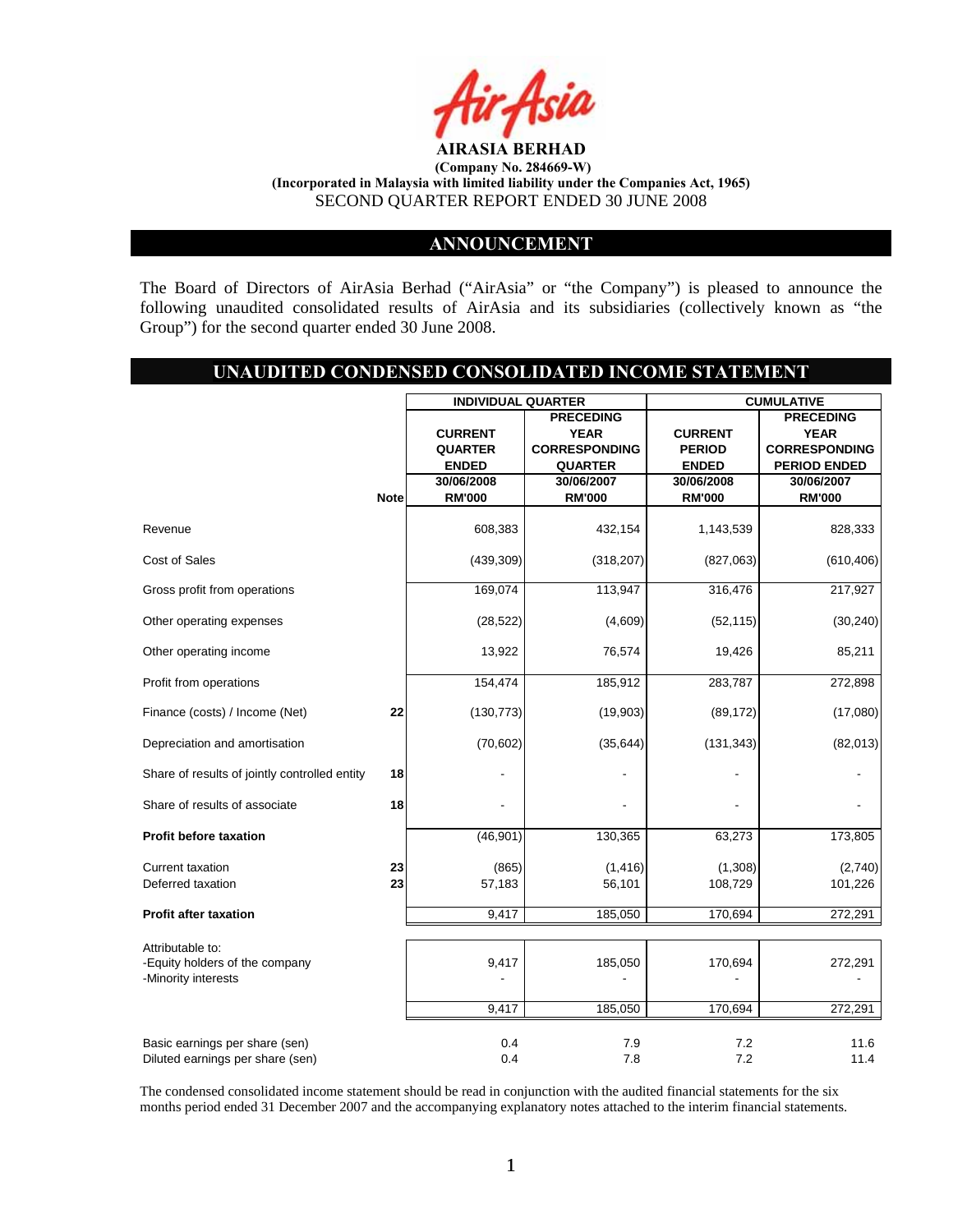# **CONDENSED CONSOLIDATED BALANCE SHEET AS AT 30 JUNE 2008**

|                                                              | <b>UNAUDITED</b>    | <b>AUDITED</b>         |
|--------------------------------------------------------------|---------------------|------------------------|
|                                                              | <b>AS AT END OF</b> | <b>AS AT PRECEDING</b> |
|                                                              | <b>CURRENT</b>      | <b>FINANCIAL</b>       |
|                                                              | <b>QUARTER</b>      | <b>YEAR END</b>        |
|                                                              | 30/06/2008          | 31/12/2007             |
|                                                              |                     |                        |
|                                                              | <b>RM'000</b>       | <b>RM'000</b>          |
| <b>NON CURRENT ASSETS</b>                                    |                     |                        |
| Property, plant & equipment                                  | 5,529,614           | 4,352,770              |
| Investment in associates                                     | 29                  | 29                     |
| Other investments                                            | 26,721              | 26,728                 |
| Goodwill                                                     | 8,738               | 8,738                  |
| Deferred expenditure                                         | 479                 | 479                    |
| Deferred tax asset                                           | 588,434             | 479,705                |
| Long term prepayments                                        | 90,757              | 64,926                 |
|                                                              | 6,244,772           | 4,933,375              |
| <b>CURRENT ASSETS</b>                                        |                     |                        |
| Inventories (at cost)                                        | 16,437              | 17,567                 |
| Other investments                                            | 30,892              | 30,892                 |
| Trade receivables                                            | 15,098              | 15,883                 |
| Prepayment, deposits and other receivables                   | 368,868             | 297,153                |
| Deposit on aircraft purchase                                 | 312,604             | 318,251                |
| Amount due from a jointly controlled entity                  | 81,981              | 74,285                 |
| Amount due from associates                                   | 128,089             | 84,407                 |
| Deposits, bank and cash balances                             | 1,084,748           | 651,360                |
|                                                              | 2,038,717           | 1,489,798              |
| <b>CURRENT LIABILITIES</b>                                   |                     |                        |
| Trade and other payables                                     | 609,377             | 620,881                |
| Borrowings (secured)                                         | 848,559             | 278,550                |
| Hire-purchase payables                                       | 77                  | 77                     |
| <b>Current tax liabilities</b>                               | 4,246               | 5,178                  |
|                                                              | 1,462,259           | 904,686                |
| <b>NET CURRENT ASSETS</b>                                    | 576,458             | 585,112                |
| <b>NON CURRENT LIABILITIES</b>                               |                     |                        |
|                                                              |                     |                        |
| Borrowings (secured)                                         | 4,548,497           | 3,419,121              |
| Hire-purchase payables                                       | 111<br>4,548,608    | 149                    |
|                                                              |                     | 3,419,270              |
|                                                              | 2,272,622           | 2,099,217              |
| <b>CAPITAL AND RESERVES</b>                                  |                     |                        |
| Share capital                                                | 237,405             | 237,154                |
|                                                              |                     |                        |
| Reserves<br>Shareholders' funds                              | 2,035,217           | 1,862,063              |
|                                                              | 2,272,622           | 2,099,217              |
| Minority interests                                           | 0<br>2,272,622      | 2,099,217              |
| Net assets per share attributable to ordinary equity holders |                     |                        |
|                                                              | 0.96                | 0.89                   |
| of the Company (RM)                                          |                     |                        |

The condensed consolidated income statement should be read in conjunction with the audited financial statements for the six months period ended 31 December 2007 and the accompanying explanatory notes attached to the interim financial statements.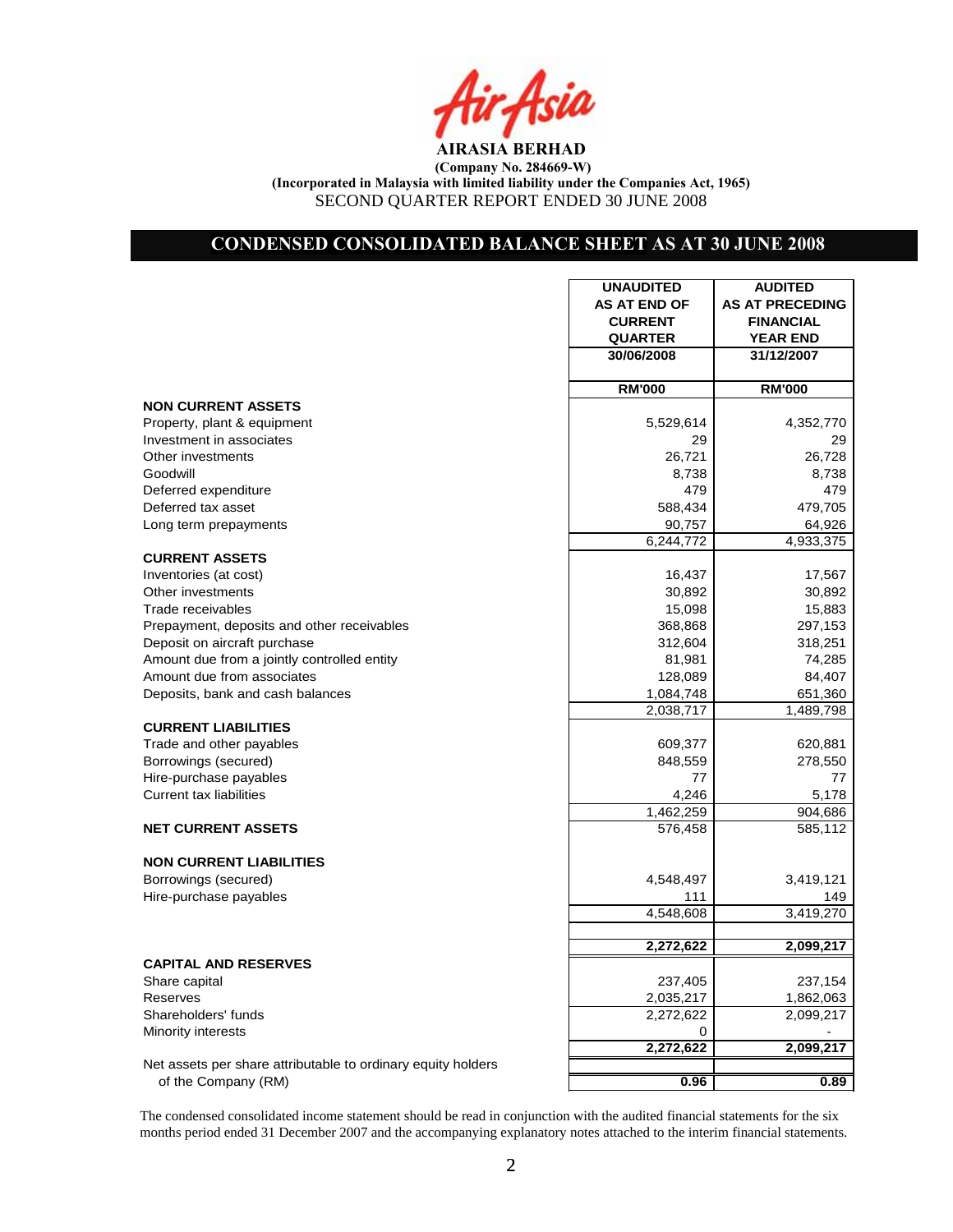### **UNAUDITED CONDENSED CONSOLIDATED CASH FLOW STATEMENTS**

| 30/06/2008<br>30/06/2007<br><b>RM'000</b><br><b>RM'000</b><br><b>CASH FLOWS FROM OPERATING ACTIVITIES</b><br>Profit before taxation<br>63,272<br>173,805<br>Adjustments:<br>Share of results of a jointly controlled entity<br>Share of results of associates<br>Property, plant and equipment<br>- Depreciation<br>148,973<br>82,013<br>- (Gain)/Loss on disposal<br>299<br>(3,843)<br>Amortisation of long term prepayments<br>3,116<br>3,707<br>Amortisation of other investments<br>11<br>6<br>Unrealised foreign exchange gain<br>3,061<br>(43, 422)<br>108,429<br>61,509<br>Interest expense<br>Interest income<br>(11, 485)<br>(14, 843)<br>312,120<br>262,488<br><b>Changes in working capital</b><br>Inventories<br>1,131<br>1,612<br>33,976<br>Receivables and prepayments<br>(70, 929)<br>Trade and other payables<br>(11,504)<br>(6, 197)<br>Intercompany balances<br>(51, 377)<br>(27, 041)<br>179,441<br>264,838<br>Cash generated from operations<br>Interest paid<br>(108, 429)<br>(61, 509)<br>14,843<br>Interest received<br>11,485<br>Tax paid<br>(2, 240)<br>(1,225)<br>80,257<br>216,947<br>Net cash from operating activities<br><b>CASH FLOWS FROM INVESTING ACTIVITIES</b><br>Property, plant and equipment<br>- Additions<br>(1, 335, 583)<br>(751, 701)<br>- Proceeds from disposal<br>13,410<br>5,021<br>Deposit on aircraft purchase<br>5,647<br>8,021<br>Long term prepayments<br>(29, 340)<br>(13, 815)<br>Additional unquoted investments<br>(3, 440)<br>Additional investment in/acquisition of subsidiaries<br>Additional investment in/acquisition of associates<br>(12, 785)<br>Advance to associate<br>(3,910)<br>(1, 345, 866)<br>Net cash used in investing activities<br>(772, 609)<br><b>CASH FLOWS FROM FINANCING FACILITIES</b><br>Proceeds from allotment of shares<br>2,711<br>7,631<br>Hire purchase instalments paid<br>(38)<br>(96)<br>Proceeds from borrowings<br>1,863,063<br>715,084<br>Repayment of borrowings<br>(166, 741)<br>(197, 796)<br>Deposits unpledged/(pledged) as securities<br>Net cash from financing activities<br>1,698,996<br>524,822<br><b>NET (DECREASE)/INCREASE</b><br>FOR THE FINANCIAL YEAR<br>(30, 840)<br>433,387<br><b>CASH AND CASH EQUIVALENTS AT BEGINNING</b><br>OF THE FINANCIAL YEAR<br>651,360<br>626,083<br>*CASH AND CASH EQUIVALENTS AT END OF<br>1,084,748<br><b>FINANCIAL YEAR</b><br>595,243 | <b>CURRENT</b><br><b>PERIOD ENDED</b> | <b>PRECEDING</b><br><b>PERIOD ENDED</b> |
|----------------------------------------------------------------------------------------------------------------------------------------------------------------------------------------------------------------------------------------------------------------------------------------------------------------------------------------------------------------------------------------------------------------------------------------------------------------------------------------------------------------------------------------------------------------------------------------------------------------------------------------------------------------------------------------------------------------------------------------------------------------------------------------------------------------------------------------------------------------------------------------------------------------------------------------------------------------------------------------------------------------------------------------------------------------------------------------------------------------------------------------------------------------------------------------------------------------------------------------------------------------------------------------------------------------------------------------------------------------------------------------------------------------------------------------------------------------------------------------------------------------------------------------------------------------------------------------------------------------------------------------------------------------------------------------------------------------------------------------------------------------------------------------------------------------------------------------------------------------------------------------------------------------------------------------------------------------------------------------------------------------------------------------------------------------------------------------------------------------------------------------------------------------------------------------------------------------------------------------------------------------------------------------------------------------------------------------------------------------------------------------|---------------------------------------|-----------------------------------------|
|                                                                                                                                                                                                                                                                                                                                                                                                                                                                                                                                                                                                                                                                                                                                                                                                                                                                                                                                                                                                                                                                                                                                                                                                                                                                                                                                                                                                                                                                                                                                                                                                                                                                                                                                                                                                                                                                                                                                                                                                                                                                                                                                                                                                                                                                                                                                                                                        |                                       |                                         |
|                                                                                                                                                                                                                                                                                                                                                                                                                                                                                                                                                                                                                                                                                                                                                                                                                                                                                                                                                                                                                                                                                                                                                                                                                                                                                                                                                                                                                                                                                                                                                                                                                                                                                                                                                                                                                                                                                                                                                                                                                                                                                                                                                                                                                                                                                                                                                                                        |                                       |                                         |
|                                                                                                                                                                                                                                                                                                                                                                                                                                                                                                                                                                                                                                                                                                                                                                                                                                                                                                                                                                                                                                                                                                                                                                                                                                                                                                                                                                                                                                                                                                                                                                                                                                                                                                                                                                                                                                                                                                                                                                                                                                                                                                                                                                                                                                                                                                                                                                                        |                                       |                                         |
|                                                                                                                                                                                                                                                                                                                                                                                                                                                                                                                                                                                                                                                                                                                                                                                                                                                                                                                                                                                                                                                                                                                                                                                                                                                                                                                                                                                                                                                                                                                                                                                                                                                                                                                                                                                                                                                                                                                                                                                                                                                                                                                                                                                                                                                                                                                                                                                        |                                       |                                         |
|                                                                                                                                                                                                                                                                                                                                                                                                                                                                                                                                                                                                                                                                                                                                                                                                                                                                                                                                                                                                                                                                                                                                                                                                                                                                                                                                                                                                                                                                                                                                                                                                                                                                                                                                                                                                                                                                                                                                                                                                                                                                                                                                                                                                                                                                                                                                                                                        |                                       |                                         |
|                                                                                                                                                                                                                                                                                                                                                                                                                                                                                                                                                                                                                                                                                                                                                                                                                                                                                                                                                                                                                                                                                                                                                                                                                                                                                                                                                                                                                                                                                                                                                                                                                                                                                                                                                                                                                                                                                                                                                                                                                                                                                                                                                                                                                                                                                                                                                                                        |                                       |                                         |
|                                                                                                                                                                                                                                                                                                                                                                                                                                                                                                                                                                                                                                                                                                                                                                                                                                                                                                                                                                                                                                                                                                                                                                                                                                                                                                                                                                                                                                                                                                                                                                                                                                                                                                                                                                                                                                                                                                                                                                                                                                                                                                                                                                                                                                                                                                                                                                                        |                                       |                                         |
|                                                                                                                                                                                                                                                                                                                                                                                                                                                                                                                                                                                                                                                                                                                                                                                                                                                                                                                                                                                                                                                                                                                                                                                                                                                                                                                                                                                                                                                                                                                                                                                                                                                                                                                                                                                                                                                                                                                                                                                                                                                                                                                                                                                                                                                                                                                                                                                        |                                       |                                         |
|                                                                                                                                                                                                                                                                                                                                                                                                                                                                                                                                                                                                                                                                                                                                                                                                                                                                                                                                                                                                                                                                                                                                                                                                                                                                                                                                                                                                                                                                                                                                                                                                                                                                                                                                                                                                                                                                                                                                                                                                                                                                                                                                                                                                                                                                                                                                                                                        |                                       |                                         |
|                                                                                                                                                                                                                                                                                                                                                                                                                                                                                                                                                                                                                                                                                                                                                                                                                                                                                                                                                                                                                                                                                                                                                                                                                                                                                                                                                                                                                                                                                                                                                                                                                                                                                                                                                                                                                                                                                                                                                                                                                                                                                                                                                                                                                                                                                                                                                                                        |                                       |                                         |
|                                                                                                                                                                                                                                                                                                                                                                                                                                                                                                                                                                                                                                                                                                                                                                                                                                                                                                                                                                                                                                                                                                                                                                                                                                                                                                                                                                                                                                                                                                                                                                                                                                                                                                                                                                                                                                                                                                                                                                                                                                                                                                                                                                                                                                                                                                                                                                                        |                                       |                                         |
|                                                                                                                                                                                                                                                                                                                                                                                                                                                                                                                                                                                                                                                                                                                                                                                                                                                                                                                                                                                                                                                                                                                                                                                                                                                                                                                                                                                                                                                                                                                                                                                                                                                                                                                                                                                                                                                                                                                                                                                                                                                                                                                                                                                                                                                                                                                                                                                        |                                       |                                         |
|                                                                                                                                                                                                                                                                                                                                                                                                                                                                                                                                                                                                                                                                                                                                                                                                                                                                                                                                                                                                                                                                                                                                                                                                                                                                                                                                                                                                                                                                                                                                                                                                                                                                                                                                                                                                                                                                                                                                                                                                                                                                                                                                                                                                                                                                                                                                                                                        |                                       |                                         |
|                                                                                                                                                                                                                                                                                                                                                                                                                                                                                                                                                                                                                                                                                                                                                                                                                                                                                                                                                                                                                                                                                                                                                                                                                                                                                                                                                                                                                                                                                                                                                                                                                                                                                                                                                                                                                                                                                                                                                                                                                                                                                                                                                                                                                                                                                                                                                                                        |                                       |                                         |
|                                                                                                                                                                                                                                                                                                                                                                                                                                                                                                                                                                                                                                                                                                                                                                                                                                                                                                                                                                                                                                                                                                                                                                                                                                                                                                                                                                                                                                                                                                                                                                                                                                                                                                                                                                                                                                                                                                                                                                                                                                                                                                                                                                                                                                                                                                                                                                                        |                                       |                                         |
|                                                                                                                                                                                                                                                                                                                                                                                                                                                                                                                                                                                                                                                                                                                                                                                                                                                                                                                                                                                                                                                                                                                                                                                                                                                                                                                                                                                                                                                                                                                                                                                                                                                                                                                                                                                                                                                                                                                                                                                                                                                                                                                                                                                                                                                                                                                                                                                        |                                       |                                         |
|                                                                                                                                                                                                                                                                                                                                                                                                                                                                                                                                                                                                                                                                                                                                                                                                                                                                                                                                                                                                                                                                                                                                                                                                                                                                                                                                                                                                                                                                                                                                                                                                                                                                                                                                                                                                                                                                                                                                                                                                                                                                                                                                                                                                                                                                                                                                                                                        |                                       |                                         |
|                                                                                                                                                                                                                                                                                                                                                                                                                                                                                                                                                                                                                                                                                                                                                                                                                                                                                                                                                                                                                                                                                                                                                                                                                                                                                                                                                                                                                                                                                                                                                                                                                                                                                                                                                                                                                                                                                                                                                                                                                                                                                                                                                                                                                                                                                                                                                                                        |                                       |                                         |
|                                                                                                                                                                                                                                                                                                                                                                                                                                                                                                                                                                                                                                                                                                                                                                                                                                                                                                                                                                                                                                                                                                                                                                                                                                                                                                                                                                                                                                                                                                                                                                                                                                                                                                                                                                                                                                                                                                                                                                                                                                                                                                                                                                                                                                                                                                                                                                                        |                                       |                                         |
|                                                                                                                                                                                                                                                                                                                                                                                                                                                                                                                                                                                                                                                                                                                                                                                                                                                                                                                                                                                                                                                                                                                                                                                                                                                                                                                                                                                                                                                                                                                                                                                                                                                                                                                                                                                                                                                                                                                                                                                                                                                                                                                                                                                                                                                                                                                                                                                        |                                       |                                         |
|                                                                                                                                                                                                                                                                                                                                                                                                                                                                                                                                                                                                                                                                                                                                                                                                                                                                                                                                                                                                                                                                                                                                                                                                                                                                                                                                                                                                                                                                                                                                                                                                                                                                                                                                                                                                                                                                                                                                                                                                                                                                                                                                                                                                                                                                                                                                                                                        |                                       |                                         |
|                                                                                                                                                                                                                                                                                                                                                                                                                                                                                                                                                                                                                                                                                                                                                                                                                                                                                                                                                                                                                                                                                                                                                                                                                                                                                                                                                                                                                                                                                                                                                                                                                                                                                                                                                                                                                                                                                                                                                                                                                                                                                                                                                                                                                                                                                                                                                                                        |                                       |                                         |
|                                                                                                                                                                                                                                                                                                                                                                                                                                                                                                                                                                                                                                                                                                                                                                                                                                                                                                                                                                                                                                                                                                                                                                                                                                                                                                                                                                                                                                                                                                                                                                                                                                                                                                                                                                                                                                                                                                                                                                                                                                                                                                                                                                                                                                                                                                                                                                                        |                                       |                                         |
|                                                                                                                                                                                                                                                                                                                                                                                                                                                                                                                                                                                                                                                                                                                                                                                                                                                                                                                                                                                                                                                                                                                                                                                                                                                                                                                                                                                                                                                                                                                                                                                                                                                                                                                                                                                                                                                                                                                                                                                                                                                                                                                                                                                                                                                                                                                                                                                        |                                       |                                         |
|                                                                                                                                                                                                                                                                                                                                                                                                                                                                                                                                                                                                                                                                                                                                                                                                                                                                                                                                                                                                                                                                                                                                                                                                                                                                                                                                                                                                                                                                                                                                                                                                                                                                                                                                                                                                                                                                                                                                                                                                                                                                                                                                                                                                                                                                                                                                                                                        |                                       |                                         |
|                                                                                                                                                                                                                                                                                                                                                                                                                                                                                                                                                                                                                                                                                                                                                                                                                                                                                                                                                                                                                                                                                                                                                                                                                                                                                                                                                                                                                                                                                                                                                                                                                                                                                                                                                                                                                                                                                                                                                                                                                                                                                                                                                                                                                                                                                                                                                                                        |                                       |                                         |
|                                                                                                                                                                                                                                                                                                                                                                                                                                                                                                                                                                                                                                                                                                                                                                                                                                                                                                                                                                                                                                                                                                                                                                                                                                                                                                                                                                                                                                                                                                                                                                                                                                                                                                                                                                                                                                                                                                                                                                                                                                                                                                                                                                                                                                                                                                                                                                                        |                                       |                                         |
|                                                                                                                                                                                                                                                                                                                                                                                                                                                                                                                                                                                                                                                                                                                                                                                                                                                                                                                                                                                                                                                                                                                                                                                                                                                                                                                                                                                                                                                                                                                                                                                                                                                                                                                                                                                                                                                                                                                                                                                                                                                                                                                                                                                                                                                                                                                                                                                        |                                       |                                         |
|                                                                                                                                                                                                                                                                                                                                                                                                                                                                                                                                                                                                                                                                                                                                                                                                                                                                                                                                                                                                                                                                                                                                                                                                                                                                                                                                                                                                                                                                                                                                                                                                                                                                                                                                                                                                                                                                                                                                                                                                                                                                                                                                                                                                                                                                                                                                                                                        |                                       |                                         |
|                                                                                                                                                                                                                                                                                                                                                                                                                                                                                                                                                                                                                                                                                                                                                                                                                                                                                                                                                                                                                                                                                                                                                                                                                                                                                                                                                                                                                                                                                                                                                                                                                                                                                                                                                                                                                                                                                                                                                                                                                                                                                                                                                                                                                                                                                                                                                                                        |                                       |                                         |
|                                                                                                                                                                                                                                                                                                                                                                                                                                                                                                                                                                                                                                                                                                                                                                                                                                                                                                                                                                                                                                                                                                                                                                                                                                                                                                                                                                                                                                                                                                                                                                                                                                                                                                                                                                                                                                                                                                                                                                                                                                                                                                                                                                                                                                                                                                                                                                                        |                                       |                                         |
|                                                                                                                                                                                                                                                                                                                                                                                                                                                                                                                                                                                                                                                                                                                                                                                                                                                                                                                                                                                                                                                                                                                                                                                                                                                                                                                                                                                                                                                                                                                                                                                                                                                                                                                                                                                                                                                                                                                                                                                                                                                                                                                                                                                                                                                                                                                                                                                        |                                       |                                         |
|                                                                                                                                                                                                                                                                                                                                                                                                                                                                                                                                                                                                                                                                                                                                                                                                                                                                                                                                                                                                                                                                                                                                                                                                                                                                                                                                                                                                                                                                                                                                                                                                                                                                                                                                                                                                                                                                                                                                                                                                                                                                                                                                                                                                                                                                                                                                                                                        |                                       |                                         |
|                                                                                                                                                                                                                                                                                                                                                                                                                                                                                                                                                                                                                                                                                                                                                                                                                                                                                                                                                                                                                                                                                                                                                                                                                                                                                                                                                                                                                                                                                                                                                                                                                                                                                                                                                                                                                                                                                                                                                                                                                                                                                                                                                                                                                                                                                                                                                                                        |                                       |                                         |
|                                                                                                                                                                                                                                                                                                                                                                                                                                                                                                                                                                                                                                                                                                                                                                                                                                                                                                                                                                                                                                                                                                                                                                                                                                                                                                                                                                                                                                                                                                                                                                                                                                                                                                                                                                                                                                                                                                                                                                                                                                                                                                                                                                                                                                                                                                                                                                                        |                                       |                                         |
|                                                                                                                                                                                                                                                                                                                                                                                                                                                                                                                                                                                                                                                                                                                                                                                                                                                                                                                                                                                                                                                                                                                                                                                                                                                                                                                                                                                                                                                                                                                                                                                                                                                                                                                                                                                                                                                                                                                                                                                                                                                                                                                                                                                                                                                                                                                                                                                        |                                       |                                         |
|                                                                                                                                                                                                                                                                                                                                                                                                                                                                                                                                                                                                                                                                                                                                                                                                                                                                                                                                                                                                                                                                                                                                                                                                                                                                                                                                                                                                                                                                                                                                                                                                                                                                                                                                                                                                                                                                                                                                                                                                                                                                                                                                                                                                                                                                                                                                                                                        |                                       |                                         |
|                                                                                                                                                                                                                                                                                                                                                                                                                                                                                                                                                                                                                                                                                                                                                                                                                                                                                                                                                                                                                                                                                                                                                                                                                                                                                                                                                                                                                                                                                                                                                                                                                                                                                                                                                                                                                                                                                                                                                                                                                                                                                                                                                                                                                                                                                                                                                                                        |                                       |                                         |
|                                                                                                                                                                                                                                                                                                                                                                                                                                                                                                                                                                                                                                                                                                                                                                                                                                                                                                                                                                                                                                                                                                                                                                                                                                                                                                                                                                                                                                                                                                                                                                                                                                                                                                                                                                                                                                                                                                                                                                                                                                                                                                                                                                                                                                                                                                                                                                                        |                                       |                                         |
|                                                                                                                                                                                                                                                                                                                                                                                                                                                                                                                                                                                                                                                                                                                                                                                                                                                                                                                                                                                                                                                                                                                                                                                                                                                                                                                                                                                                                                                                                                                                                                                                                                                                                                                                                                                                                                                                                                                                                                                                                                                                                                                                                                                                                                                                                                                                                                                        |                                       |                                         |
|                                                                                                                                                                                                                                                                                                                                                                                                                                                                                                                                                                                                                                                                                                                                                                                                                                                                                                                                                                                                                                                                                                                                                                                                                                                                                                                                                                                                                                                                                                                                                                                                                                                                                                                                                                                                                                                                                                                                                                                                                                                                                                                                                                                                                                                                                                                                                                                        |                                       |                                         |
|                                                                                                                                                                                                                                                                                                                                                                                                                                                                                                                                                                                                                                                                                                                                                                                                                                                                                                                                                                                                                                                                                                                                                                                                                                                                                                                                                                                                                                                                                                                                                                                                                                                                                                                                                                                                                                                                                                                                                                                                                                                                                                                                                                                                                                                                                                                                                                                        |                                       |                                         |
|                                                                                                                                                                                                                                                                                                                                                                                                                                                                                                                                                                                                                                                                                                                                                                                                                                                                                                                                                                                                                                                                                                                                                                                                                                                                                                                                                                                                                                                                                                                                                                                                                                                                                                                                                                                                                                                                                                                                                                                                                                                                                                                                                                                                                                                                                                                                                                                        |                                       |                                         |
|                                                                                                                                                                                                                                                                                                                                                                                                                                                                                                                                                                                                                                                                                                                                                                                                                                                                                                                                                                                                                                                                                                                                                                                                                                                                                                                                                                                                                                                                                                                                                                                                                                                                                                                                                                                                                                                                                                                                                                                                                                                                                                                                                                                                                                                                                                                                                                                        |                                       |                                         |
|                                                                                                                                                                                                                                                                                                                                                                                                                                                                                                                                                                                                                                                                                                                                                                                                                                                                                                                                                                                                                                                                                                                                                                                                                                                                                                                                                                                                                                                                                                                                                                                                                                                                                                                                                                                                                                                                                                                                                                                                                                                                                                                                                                                                                                                                                                                                                                                        |                                       |                                         |
|                                                                                                                                                                                                                                                                                                                                                                                                                                                                                                                                                                                                                                                                                                                                                                                                                                                                                                                                                                                                                                                                                                                                                                                                                                                                                                                                                                                                                                                                                                                                                                                                                                                                                                                                                                                                                                                                                                                                                                                                                                                                                                                                                                                                                                                                                                                                                                                        |                                       |                                         |

The condensed consolidated income statement should be read in conjunction with the audited financial statements for the six months period ended 31 December 2007 and the accompanying explanatory notes attached to the interim financial statements.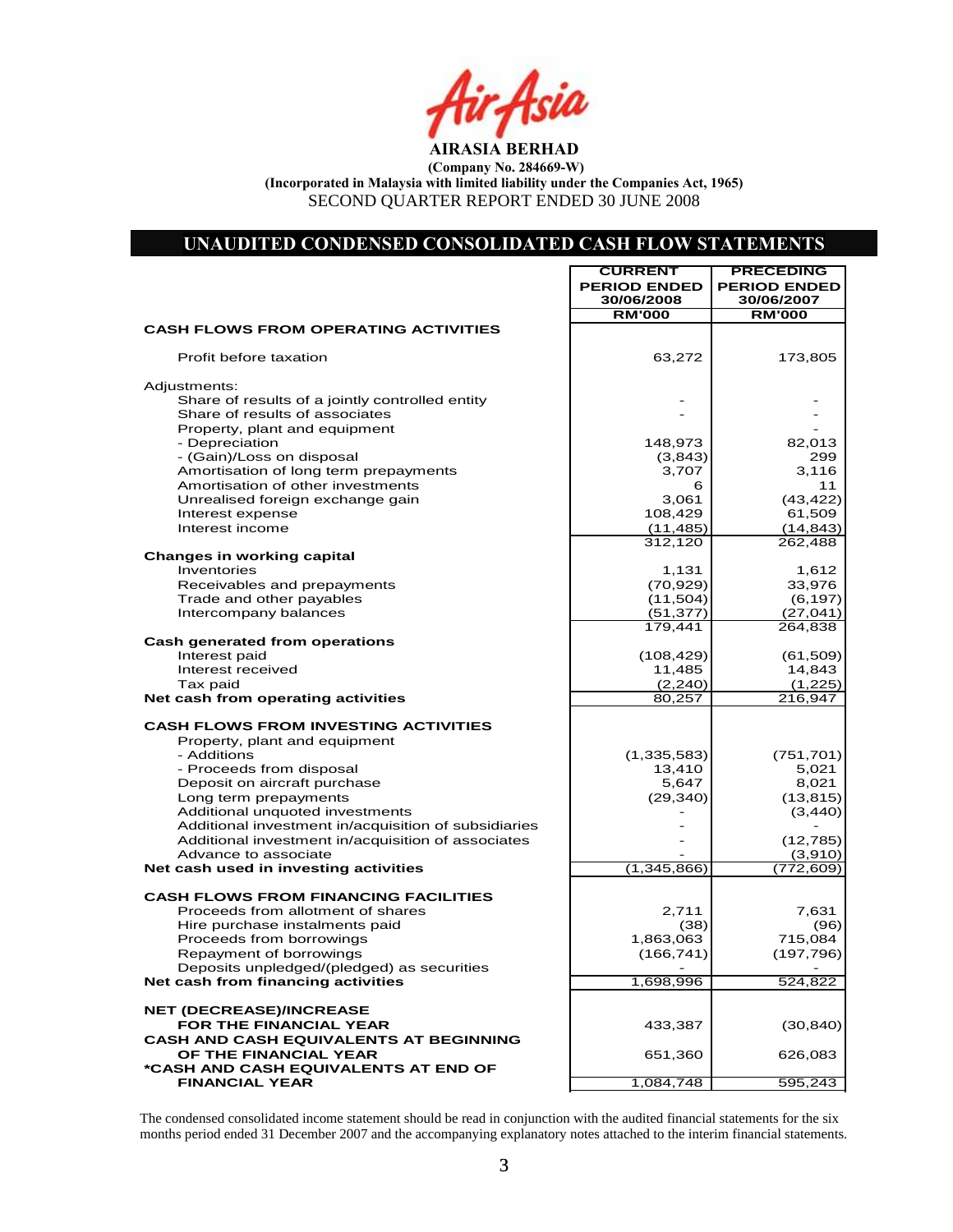

|                              | UNAUDITED CONDENSED CONSOLIDATED STATEMENT OF CHANGES IN EQUITY |                                               |               |                 |                 |               |                 |               |
|------------------------------|-----------------------------------------------------------------|-----------------------------------------------|---------------|-----------------|-----------------|---------------|-----------------|---------------|
|                              |                                                                 | Attributable to Equity Holders of the Company |               |                 |                 |               |                 |               |
|                              |                                                                 | <b>Issued and fully paid</b>                  |               |                 |                 |               |                 |               |
|                              | ordinary shares                                                 |                                               |               |                 |                 |               |                 |               |
|                              |                                                                 | of RM0.10 each                                |               |                 |                 |               |                 |               |
|                              |                                                                 |                                               |               | Foreign         |                 |               |                 |               |
|                              | <b>Number</b>                                                   | <b>Nominal</b>                                | <b>Share</b>  | <b>Exchange</b> | <b>Retained</b> | <b>Total</b>  | <b>Minority</b> | <b>TOTAL</b>  |
|                              | of shares                                                       | Value                                         | Premium       | <b>Reserves</b> | <b>Earnings</b> |               | <b>Interest</b> | <b>EQUITY</b> |
|                              | '000                                                            | <b>RM'000</b>                                 | <b>RM'000</b> | <b>RM'000</b>   | <b>RM'000</b>   | <b>RM'000</b> | <b>RM'000</b>   | <b>RM'000</b> |
|                              |                                                                 |                                               |               |                 |                 |               |                 |               |
| At 1 January 2008            | 2,371,541                                                       | 237,154                                       | 732,737       | 592             | 1,128,734       | 2,099,217     |                 | 2,099,217     |
|                              | 2,371,541                                                       | 237,154                                       | 732,737       | 592             | 1,128,734       | 2,099,217     |                 | 2,099,217     |
| Net Profit for the period    |                                                                 |                                               |               | $\blacksquare$  | 170,694         | 170,694       |                 | 170,694       |
| Issuance of ordinary shares  |                                                                 |                                               |               |                 |                 |               |                 |               |
| - Pursuant to the Employees' |                                                                 |                                               |               |                 |                 |               |                 |               |
| Share Option Scheme ('ESOS') | 2,511                                                           | 251                                           | 2,460         |                 |                 | 2,711         |                 | 2,711         |
| At 30 June 2008              | 2,374,052                                                       | 237,405                                       | 735,197       | 592             | 1,299,428       | 2,272,622     | $\sim$          | 2,272,622     |
|                              |                                                                 |                                               |               |                 |                 |               |                 |               |
| At 1 January 2007            | 2,353,701                                                       | 235,370                                       | 715,253       | 592             | 458,047         | 1,409,262     | 39              | 1,409,301     |
|                              | 2,353,701                                                       | 235,370                                       | 715,253       | 592             | 458,047         | 1,409,262     | 39              | 1,409,301     |
| Net Profit for the period    |                                                                 |                                               |               | $\sim$          | 244,948         | 244,948       |                 | 244,948       |
| Issuance of ordinary shares  |                                                                 |                                               |               |                 |                 |               |                 |               |
| - Pursuant to the Employees' |                                                                 |                                               |               |                 |                 |               |                 |               |
| Share Option Scheme ('ESOS') | 7,065                                                           | 707                                           | 6,924         |                 |                 | 7,631         |                 | 7,631         |
| At 30 June 2007              | 2,360,766                                                       | 236,077                                       | 722,177       | 592             | 702,995         | 1,661,841     | 39              | 1,661,881     |

The condensed consolidated income statement should be read in conjunction with the audited financial statements for the six months period ended 31 December 2007 and the accompanying explanatory notes attached to the interim financial statements.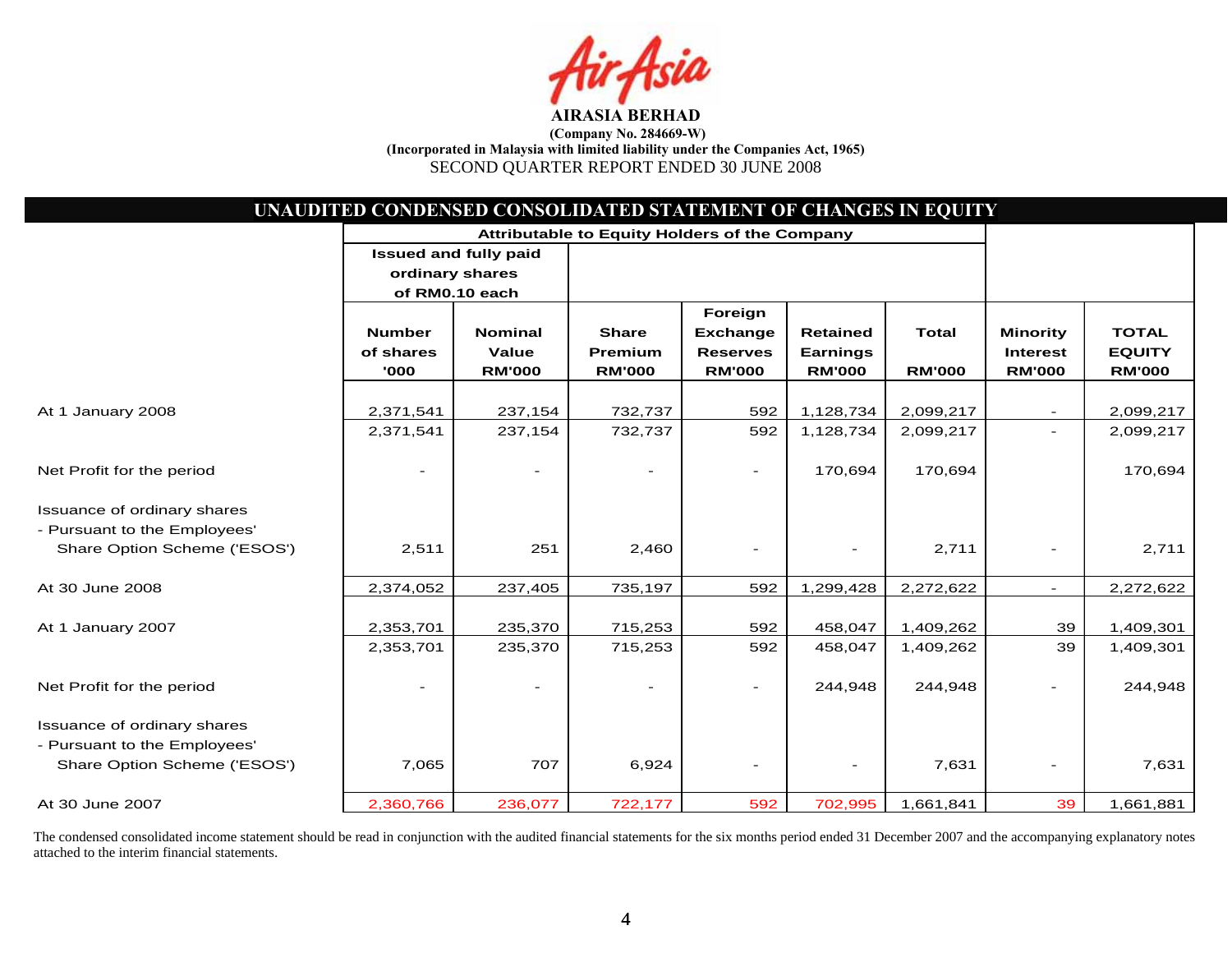

# **KEY OPERATING STATISTICS – 30 JUNE 2008**

|                                      | <b>ACTUAL</b>          | <b>ACTUAL</b>             |
|--------------------------------------|------------------------|---------------------------|
| PERFORMANCE INDICATORS               | <b>Current Quarter</b> | <b>Preceeding Quarter</b> |
| <b>MALAYSIAN OPERATIONS</b>          | (Apr-Jun 2008)         | (Jan-Mar 2008)            |
|                                      |                        |                           |
| Passengers carried                   | 2,822,612              | 2,611,556                 |
| RPK (million)                        | 3,286                  | 2,970                     |
| ASK (million)                        | 4,514                  | 4,364                     |
| Average fares (RM)*                  | 198                    | 189                       |
| Passenger load factor (%)            | 76%                    | 72%                       |
| Revenue per ASK (sen)                | 13.48                  | 12.27                     |
| Cost per ASK (sen)                   | 11.49                  | 10.58                     |
| Cost per ASK (sen) non fuel          | 4.38                   | 4.38                      |
| Sectors flown                        | 21,208                 | 20.685                    |
| Average number of operating aircraft | 36.60                  | 36.04                     |

\* Average Fare includes Fuel Surcharge, Admin Fees and Insurance Surcharge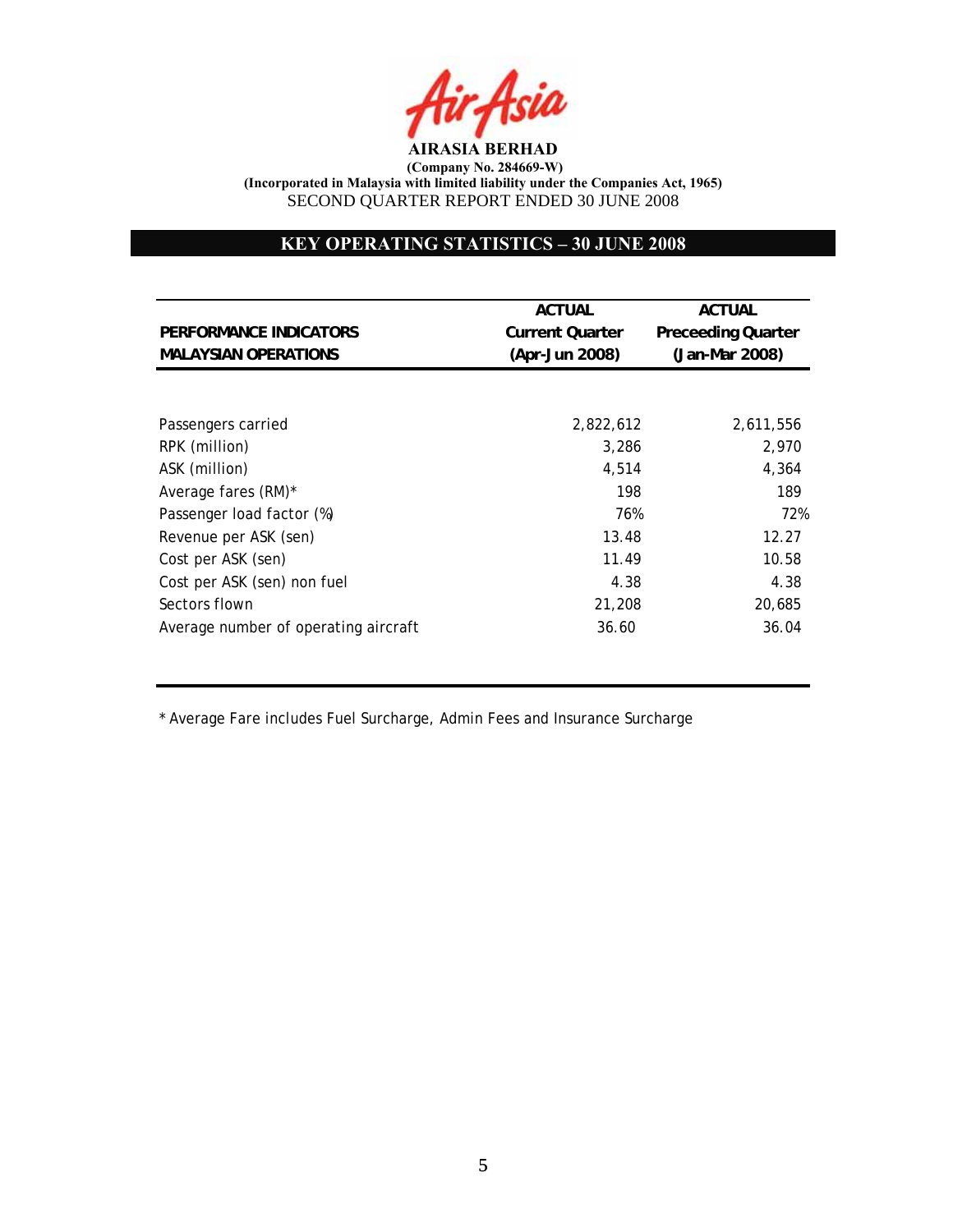

# **NOTES TO THE UNAUDITED ACCOUNTS – 30 JUNE 2008**

## **1. Basis of preparation**

The interim financial report is unaudited and has been prepared in accordance with Financial Reporting Standard ("FRS") 134: "Interim Financial Reporting" and paragraph 9.22 and Appendix 9B of the Bursa Malaysia Securities Berhad ("Bursa Malaysia") Listing Requirements.

The interim financial statements should be read in conjunction with the audited financial statements of the Group for the six months ended 31 December 2007. The accounting policies and methods of computation adopted for the interim financial statements are consistent with those adopted for the audited financial statements for the six months ended 31 December 2007.

The preparation of an interim financial report in conformity with FRS 134: "Interim Financial Reporting", requires management and the Directors to make judgments, estimates and assumptions that affect the application of policies and reported amounts of assets and liabilities, income and expenses on a year to date basis. Actual results may differ from these estimates.

The interim financial report contains condensed consolidated financial statements and selected explanatory notes. The notes include an explanation of events and transactions that are significant to an understanding of the changes in financial position and performance of the Group since the 31 December 2007 financial statements. The interim consolidated financial report and notes thereon do not include all of the information required for a full set of financial statements prepared in accordance with FRSs.

The financial information relating to the six months ended 31 December 2007 that is included in the interim consolidated financial report as being previously reported information does not constitute the Group's statutory financial statements for that financial year but is derived from those financial statements, other than those that have been restated as a result of the changes in accounting policies. The statutory financial statements for the six months ended 31 December 2007 are available from the Company's registered office.

## **2. Summary of significant accounting policies**

There was no change to accounting policies in the period.

## **3. Auditors' report on preceding annual financial statements**

The auditors have expressed an unqualified opinion on the Group's statutory financial statements for the six months ended 31 December 2007 in their report dated 30 April 2008.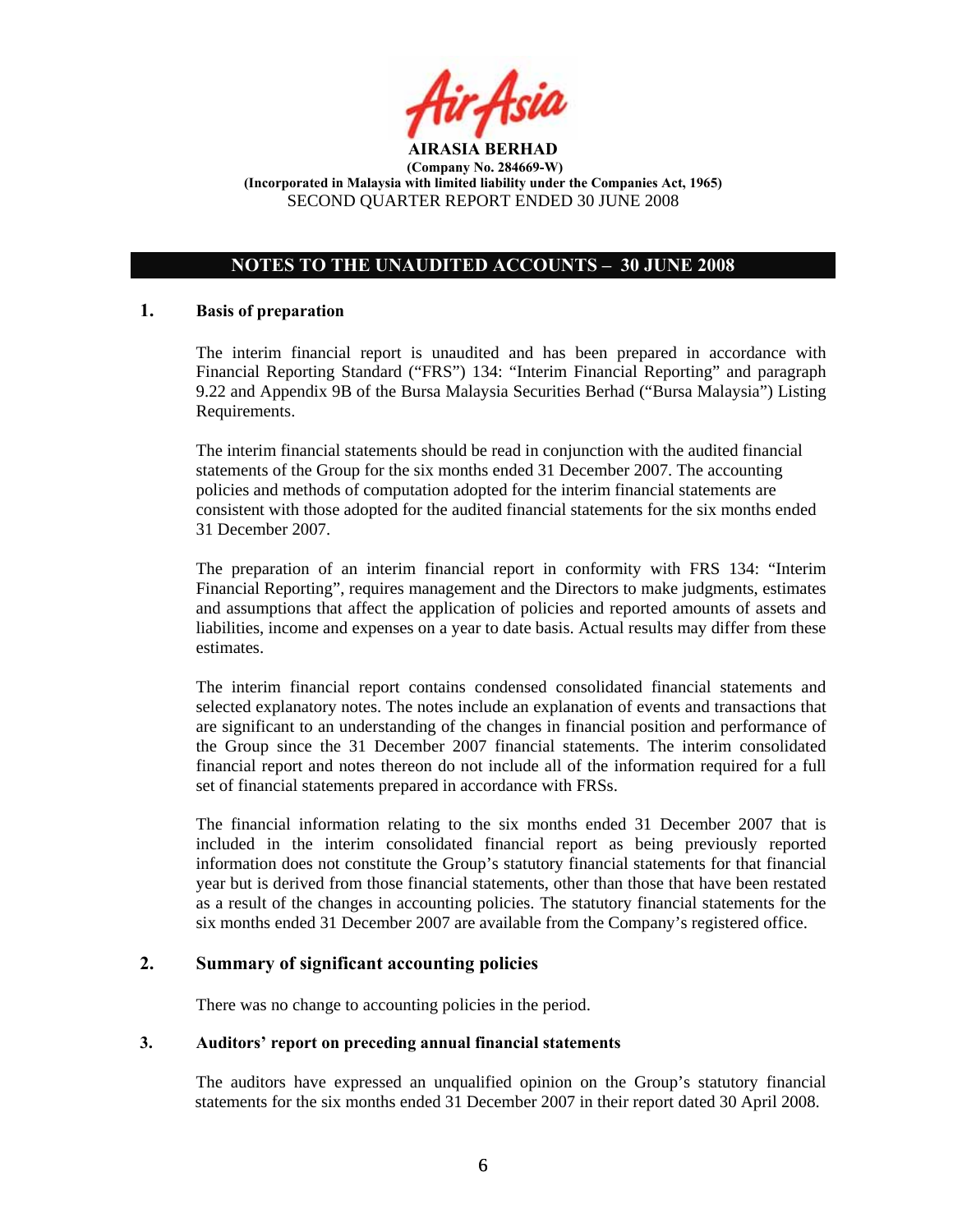

## **NOTES TO THE UNAUDITED ACCOUNTS – 30 JUNE 2008**

### **4. Seasonality of operations**

AirAsia is basically involved in the provision of air transportation services and thus, is subject to the seasonal demand for air travel. The seat load factor has increased from 72% in the corresponding quarter to 76% in the current quarter under review. This seasonal pattern is in line with the expectation of the Group.

### **5. Unusual items due to their nature, size or incidence**

There were no unusual items affecting assets, liabilities, equity, net income or cash flows during the current quarter and financial period-to-date.

### **6. Changes in estimates**

There were no changes in estimates that have had material effect in the current quarter and financial period-to-date results.

#### **7. Capital and reserves**

During quarter ended 30 June 2008, the issued and paid-up capital of the Company increased from 2,371,540,580 to 2,374,052,580 ordinary shares by the issuance of 2,511,500 ordinary shares of RM0.10 each pursuant to the exercise of ESOS at the option price of RM1.08. Other than the above, there was no issuance, cancellation, repurchases, resale and repayment of debt and equity securities for the period ended 30 June 2008.

## **8. Dividend paid**

There were no dividends paid in the quarter ended 30 June 2008.

## **9. Segment reporting**

Segmental information is not presented as there are no significant business segments other than the provision of air transportation services.

## **10. Property, plant and equipment**

#### *(a) acquisition and disposals*

During the second quarter ended 30 June 2008, the Group acquired plant and equipment with a cost of RM606.7 million (second quarter ended 30 June 2007: RM367.0 million).

There was no material disposal of property, plant and equipment for the period ended 30 June 2008.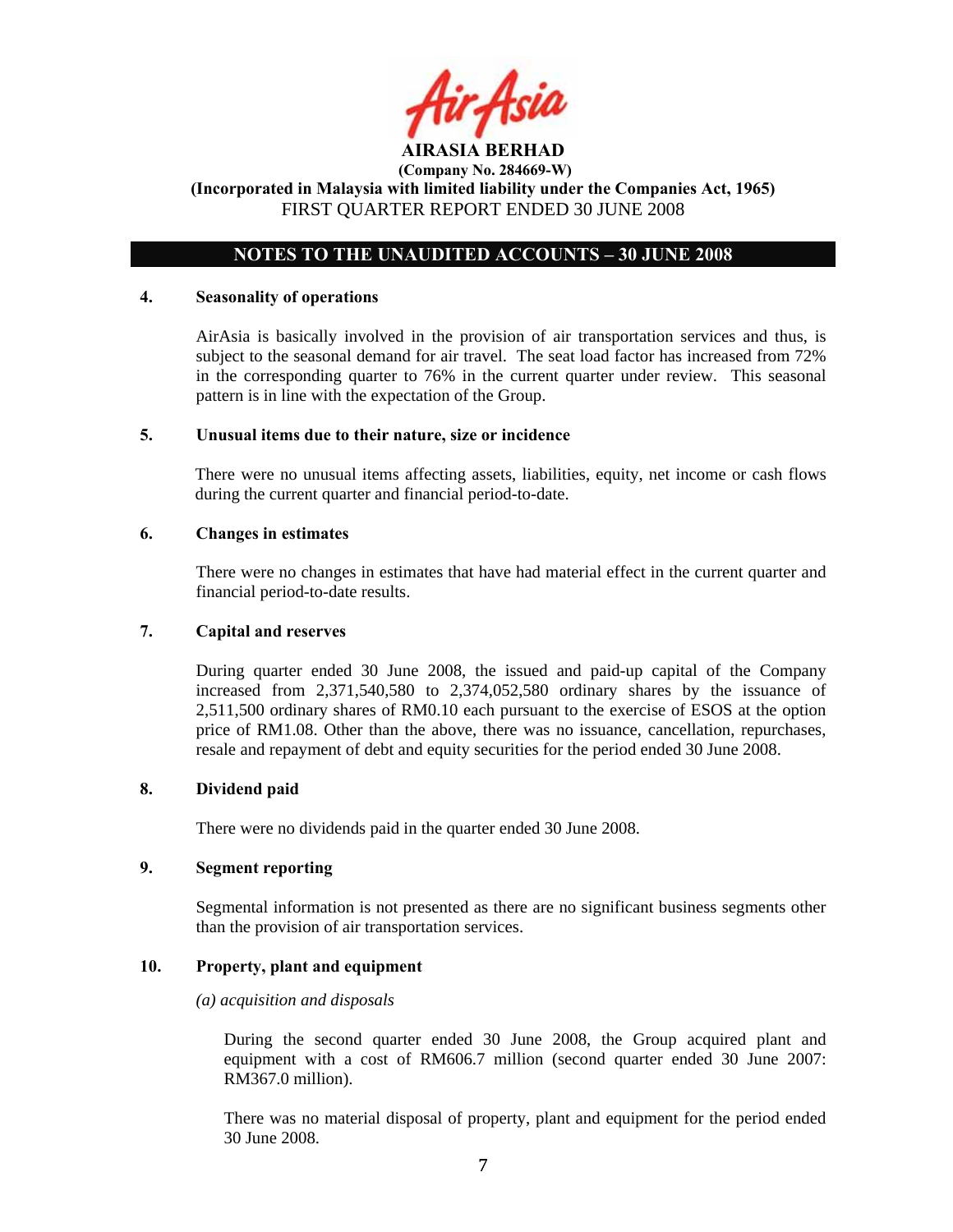

# **NOTES TO THE UNAUDITED ACCOUNTS – 30 JUNE 2008**

### *(b) valuation*

 There was no revaluation of property, plant and equipment for the quarter ended 30 June 2008.

### **11. Post balance sheet events**

There were no material events after the period end that has not been reflected in the financial statements for the financial period ended 30 June 2008.

### **12. Changes in composition of the Group**

There were no changes in the composition of the Group, including business combinations, acquisition or disposal of subsidiaries and long term investments, restructuring and discontinuing operations during the quarter.

#### **13. Contingent assets**

As at the date of this report, the Group does not have any contingent assets.

#### **14. Changes in Contingent liabilities Since the Last Annual Balance Sheet Date**

There were no material changes in contingent liabilities since the latest audited financial statements of the Group for the six months period ended 31 December 2007.

## **15. Capital commitments outstanding not provided for in the interim financial report**

Capital commitments for property, plant and equipment:

|                                   |            | Group and Company |
|-----------------------------------|------------|-------------------|
|                                   | 30.06.08   | 31.12.07          |
|                                   | RM'000     | RM'000            |
| Contracted for                    | 17,921,450 | 19,786,549        |
| Authorised but not contracted for | 7,926,867  | 8,139,809         |
|                                   | 25,848,317 | 27,926,358        |
|                                   |            |                   |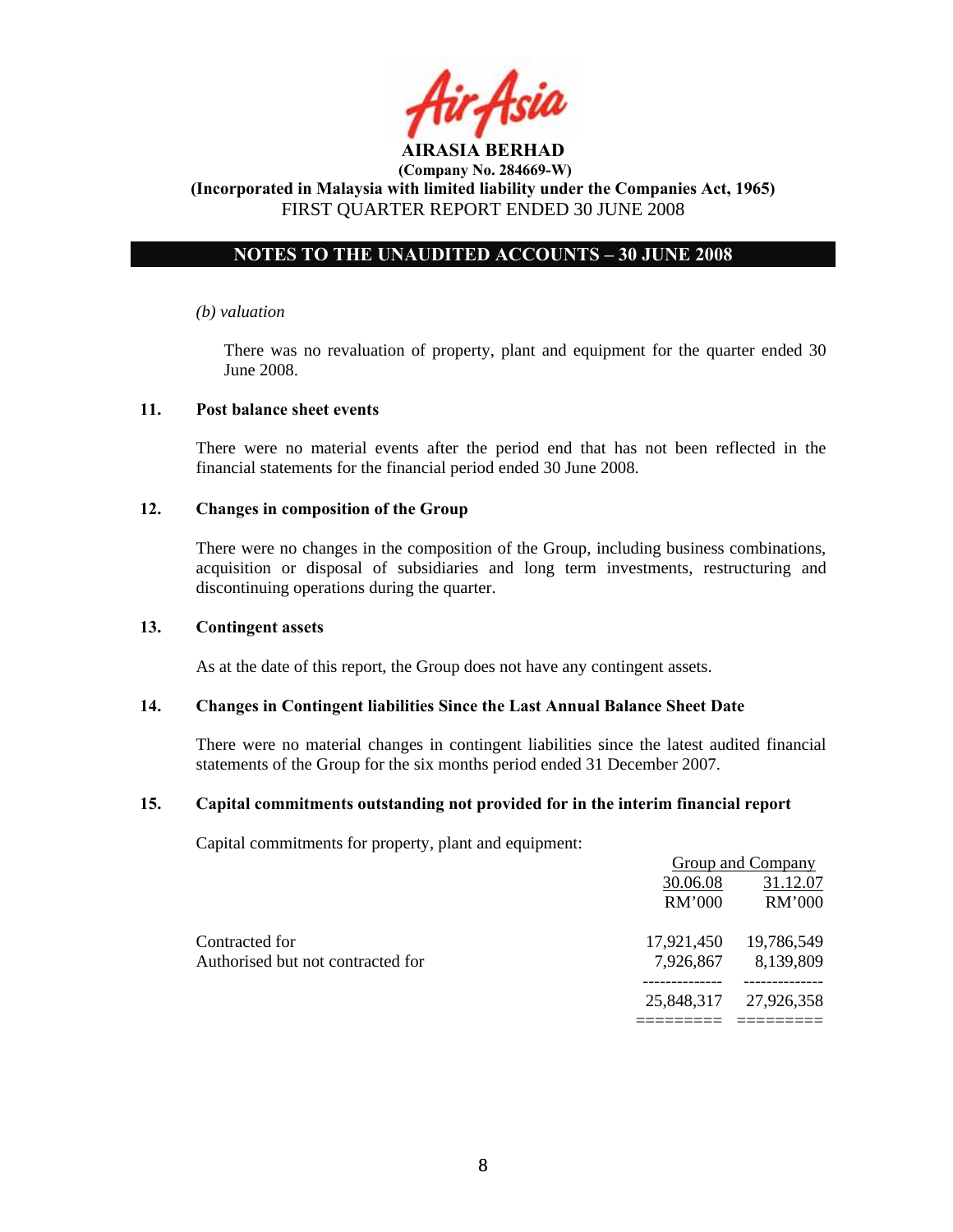

**(Incorporated in Malaysia with limited liability under the Companies Act, 1965)**  FIRST QUARTER REPORT ENDED 30 JUNE 2008

# **NOTES TO THE UNAUDITED ACCOUNTS – 30 JUNE 2008**

## **16. Material related party transactions**

Details of the relationship and transactions between AirAsia and its related parties are as described below. The related party transactions described were carried out on the terms and conditions obtainable in transactions with unrelated parties unless otherwise stated.

| Name of company |  |
|-----------------|--|
|-----------------|--|

**Relationship** 

Thai AirAsia **A** jointly controlled entity of the Company PT Indonesia AirAsia An associate of the Company

|                                                              |               | Group         |
|--------------------------------------------------------------|---------------|---------------|
|                                                              | Quarter ended | Quarter ended |
|                                                              | 30 June 2008  | 30 June 2007  |
|                                                              | RM'000        | RM'000        |
| Thai AirAsia                                                 |               |               |
| Lease rental income on aircraft<br>$\overline{\phantom{a}}$  | 28,327        | 13,014        |
| Maintenance and overhaul charges<br>$\overline{\phantom{a}}$ | 6,620         | 7,788         |
| PT Indonesia AirAsia                                         |               |               |
| Lease rental income on aircraft<br>$\overline{\phantom{a}}$  | 11,052        | 8,012         |
| Maintenance and overhaul charges<br>$\overline{\phantom{a}}$ | 5,941         | 5,920         |

## **17. Review of performance**

## **Performance of current quarter against same quarter last year**

| <b>Quarter Ended: 30 June</b><br><b>RM'000</b> | Apr-Jun 2008 | <b>Apr-Jun 2007</b> | $\Delta$ (%) |
|------------------------------------------------|--------------|---------------------|--------------|
| <b>Revenue</b>                                 | 608,352      | 432,154             | 41%          |
| Core Operating Profit                          | 29.984       | 29,426              | 2%           |
| Profit After Tax                               | 9,418        | 185,050             | $-95%$       |
| Core Operating Profit Margin                   | 4.9%         | 6.8%                | $-1.9$ ppt   |
| Profit After Tax Margin                        | 1.5%         | 42.8%               | $-41.3$ ppt  |
| Passengers Carried                             | 2,822,612    | 2,359,553           | 20%          |
| Average Fare (RM)                              | 198          | 170                 | 16%          |
| <b>Load Factor</b>                             | 76.4%        | 80.7%               | $-4.3$ ppt   |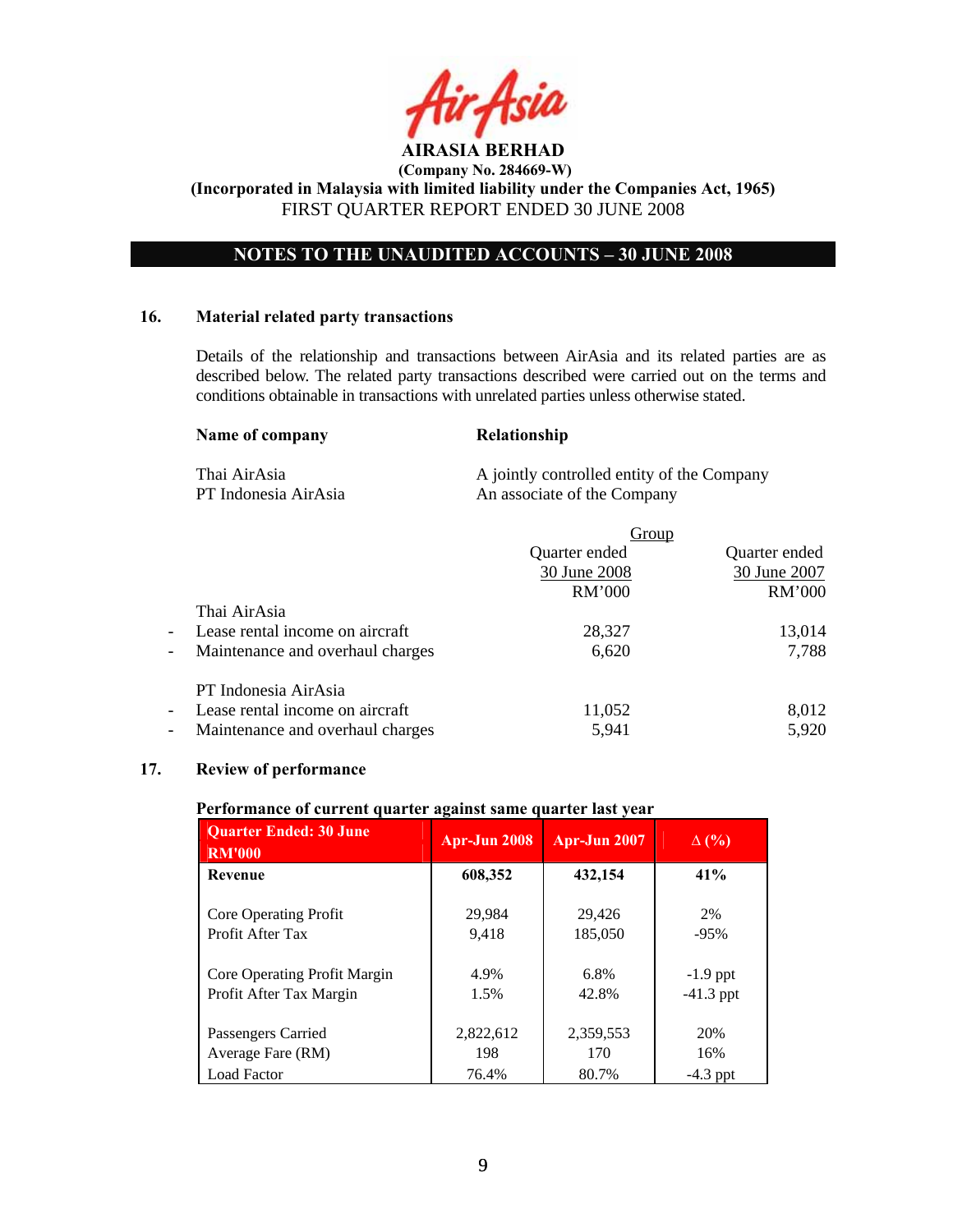

## **NOTES TO THE UNAUDITED ACCOUNTS – 30 JUNE 2008**

The Group recorded revenue of RM608 million for the quarter ended 30 June 2008 ("2Q08"), 41% higher than the revenue of RM432 million recorded in the quarter ended 30 June 2007 ("2Q07"). The Group's core operating profit was at RM29 million, 2% higher compared to the core operating profit achieved in 2Q07. The Malaysian Ringgit has weakened and this has resulted in a translation loss of RM77 million. Due to this charge, AirAsia posted a profit after tax of RM9.4 million after accounting for deferred taxation.

The positive growth in revenue was attributed to higher passenger volume achieved and higher contribution from ancillary income. Passenger volume grew by 20% in 2Q08 as compared to 2Q07. Average fare was higher by 16% at RM198 as compared to RM170 achieved in 2Q07. The higher average fare achieved reflects the robust demand for our services and maturity of certain routes in the network. Load factor was 4.4 percentage points lower to 76% as a consequence of significant capacity addition and the initial underperformance of new routes.

The Thai operation endured a challenging period due to escalating domestic political uncertainty. This situation has lead to many people holding back on their travel plans and prohibited our ability to achieve high load factors and high yields. These are short term challenges; the long term picture remains bright. We have seen airlines cease operations and cutting back on capacity in Thailand. This is the perfect opportunity for us to invest in the business and we will rejuvenate the fleet with new Airbus A320 aircraft and expand our route network. As the competition backtracks and question their business viability, we will take a leap forward and extend our cost leadership.

The Indonesian route network reorganization has produced positive outcomes; we have seen greater passenger flow with substantially higher yields. However, the fuel cost rise impacted the Indonesian operations severely because it is operating with Boeing 737-300 aircraft. Indonesia will receive its first Airbus A320 aircraft on 19 September and this will help to reduce operational cost, enhance efficiency and elevate our service delivery.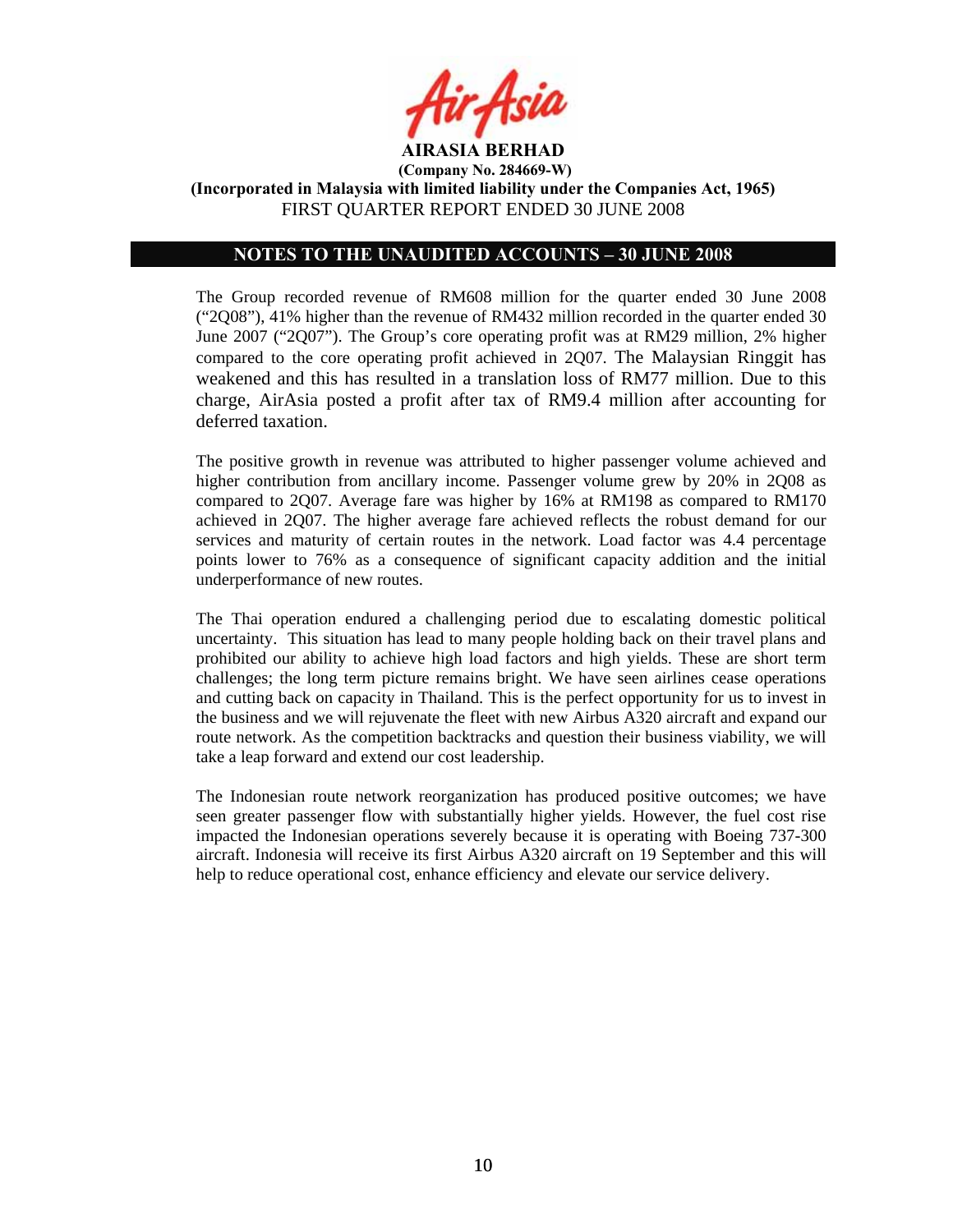

## **NOTES TO THE UNAUDITED ACCOUNTS – 30 JUNE 2008**

#### **18. Jointly Controlled Entity and Associate Company**

FRS 128 states that interest in an associate is defined as "the carrying amount of the investment in the associate under the equity method together with any long-term interests that, in substance, form part of the investor's net investment in the associate". On this basis, the share of losses of the investment in associate was equity accounted for by the Group and limited to the Group's investment in the ordinary share capital of the associate.

|                   | Unrecognised share of loss         | Unrecognised share of loss |
|-------------------|------------------------------------|----------------------------|
|                   | for the Quarter ended 30 June 2008 | as at $30$ June $2008$     |
|                   | RM'Million                         | RM'Million                 |
| Thai AirAsia      | 21.7                               | 63.5                       |
| Indonesia AirAsia | 12.2                               | 874                        |

### **19 Variation of results against preceding quarter**

The Group achieved a profit after tax of RM9.4 million for the quarter under review. This is lower by RM152 million compared to that of the immediately preceding quarter ended 31 March 2008. Up to 30 June 2008, the AirAsia Group has already taken delivery of 44 new Airbus A320 aircraft in total.

#### **20. Commentary on prospects**

The price of jet fuel has come off the highs recorded in the early part of the third quarter. The full impact, if this trend continues, will be felt in the later part of the year. Although the third quarter is traditionally our weakest quarter, the impact of lower jet fuel prices, together with the continued strong demand for our services, are expected to augur well for the Group for the rest of the financial year.

The directors expect that, barring unforeseen circumstances, the Group's performance will be satisfactory for the rest of the year.

#### **21. Profit forecast**

The disclosure requirements for explanatory notes for the variance of actual profit after tax and minority interest and forecast profit after tax and minority interest are not applicable for the current quarter and financial year-to-date.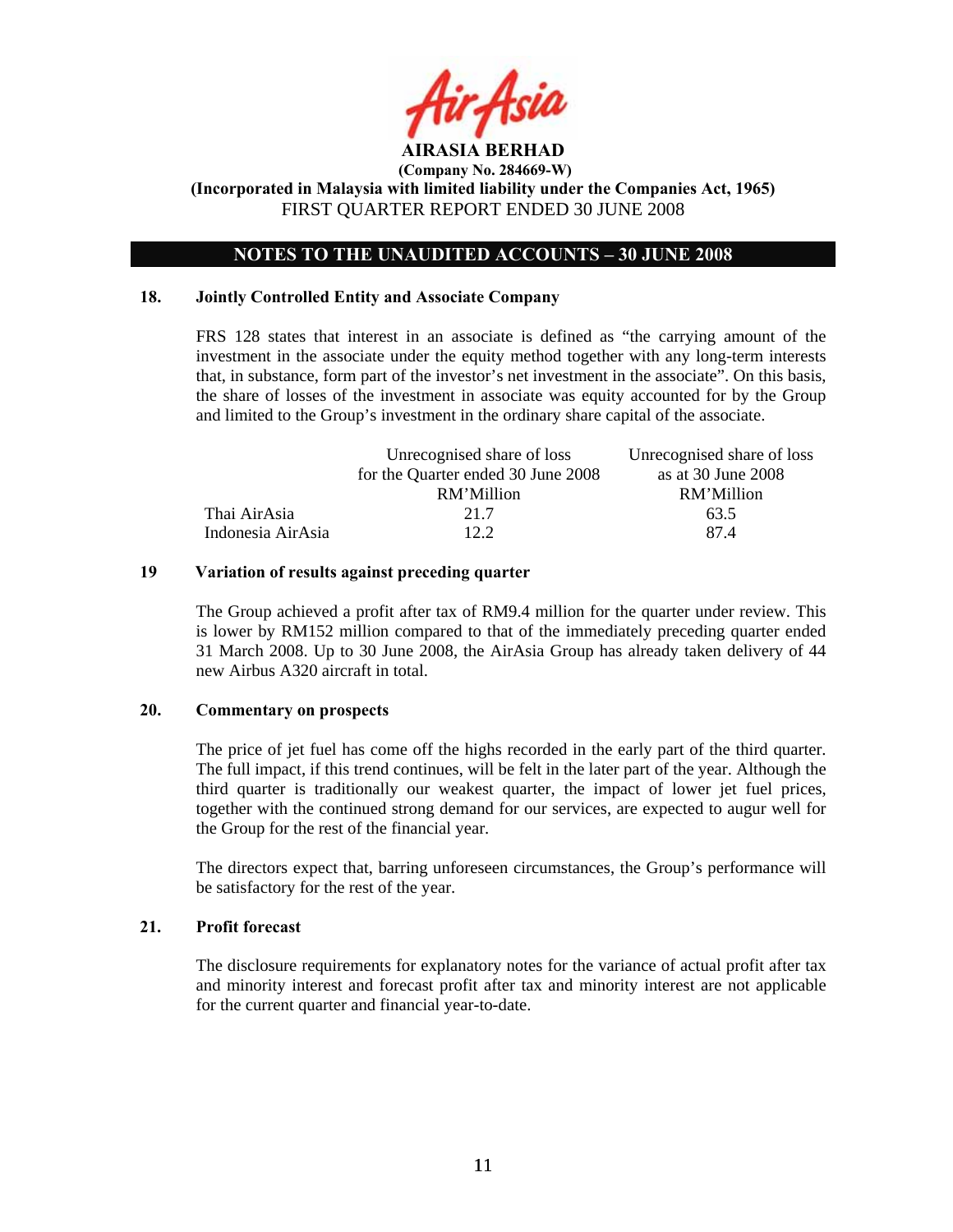

**(Incorporated in Malaysia with limited liability under the Companies Act, 1965)**  FIRST QUARTER REPORT ENDED 30 JUNE 2008

# **NOTES TO THE UNAUDITED ACCOUNTS – 30 JUNE 2008**

### **22. Finance (Cost)/Income**

|                                      | <b>Group and Company</b>                         |                                           |  |
|--------------------------------------|--------------------------------------------------|-------------------------------------------|--|
|                                      | <b>Quarter ended</b><br>30/6/08<br><b>RM'000</b> | Quarter ended<br>30/6/07<br><b>RM'000</b> |  |
| <b>Finance Costs</b>                 |                                                  |                                           |  |
| Interest costs                       |                                                  |                                           |  |
| - Bank borrowings                    | (59, 104)                                        | (32, 874)                                 |  |
| - Hire-purchase payables             | (3)                                              | (3)                                       |  |
| Bank facilities and other charges    | (1,276)                                          | (463)                                     |  |
|                                      | (60, 383)                                        | (33,340)                                  |  |
| <b>Finance Income</b>                |                                                  |                                           |  |
| Interest on deposits                 | 6,495                                            | 7,553                                     |  |
| Total foreign exchange gain / (loss) | (76, 885)                                        | 5,884                                     |  |
|                                      | (70, 390)                                        | 13,437                                    |  |
| <b>Net Finance Cost</b>              | (130.773)                                        | (19.903)                                  |  |

## **23. Income tax expense**

|              | <b>INDIVIDUAL QUARTER</b> |                     | <b>CUMULATIVE YEAR</b> |                        |  |
|--------------|---------------------------|---------------------|------------------------|------------------------|--|
|              | <b>Current Year</b>       | Preceding           | <b>Current Year</b>    | <b>Preceeding Year</b> |  |
|              | <b>Quarter</b>            | <b>Year Quarter</b> | <b>Ended</b>           | <b>Ended</b>           |  |
|              | <b>Ended</b>              | <b>Ended</b>        |                        |                        |  |
|              | 30/6/08                   | 30/6/07             | 30/6/08                | 30/6/07                |  |
|              | <b>RM'000</b>             | <b>RM'000</b>       | <b>RM'000</b>          | <b>RM'000</b>          |  |
| Group        |                           |                     |                        |                        |  |
| Current tax  | 865                       | 1,416               | 1,308                  | 2,740                  |  |
| Deferred tax | (57, 183)                 | (56, 101)           | (108, 729)             | (101, 226)             |  |
|              | (56,318)                  | (54, 685)           | (163, 694)             | (98, 486)              |  |

The current taxation charge is in respect of interest income, which is assessed separately.

## **24. Unquoted investments and properties**

There was no sale of unquoted investments or properties for the quarter under review and financial period to date.

### **25. Quoted investments**

There was no purchase or disposal of quoted securities for the quarter under review and financial period to date.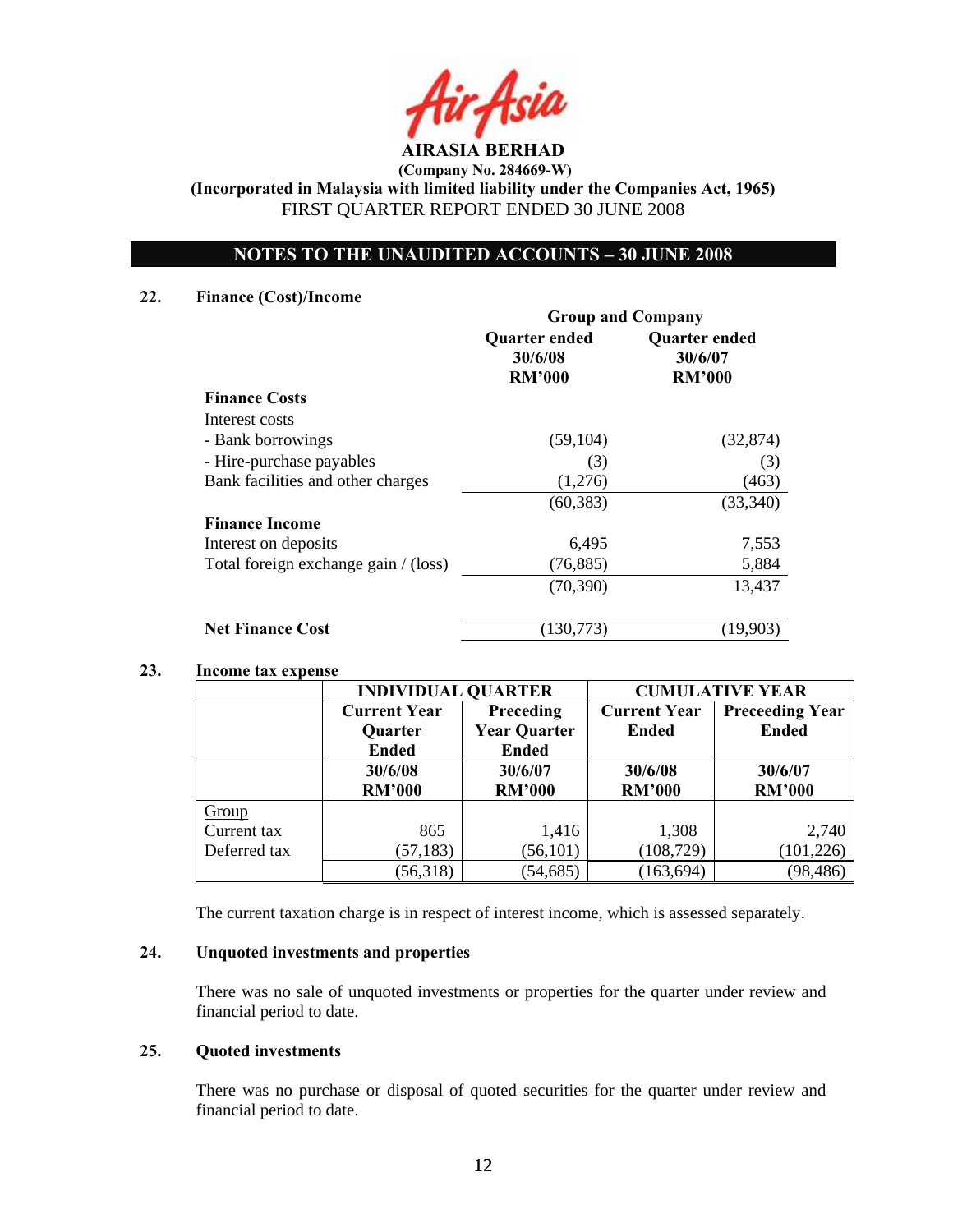

## **NOTES TO THE UNAUDITED ACCOUNTS – 30 JUNE 2008**

#### **26. Status of corporate proposals announced**

*Letter of Intent Between Vietnam Shipbuilding Industry Group ("Vinashin") and AirAsia* 

The Company on  $30<sup>th</sup>$  August 2007 has signed a Letter of Intent ("LOI") with Vinashin as a preliminary step towards exploring, assisting and creating a business cooperation between both parties regarding the establishing of a low cost airline based on the AirAsia business model in Vietnam. Discussions are currently ongoing and the Group will update in a timely manner whenever any material event arises.

#### **27. Borrowings and debt securities**

|                   | <b>At 30 June 2008</b><br><b>RM'000</b> | At 31 December 2007<br><b>RM'000</b> |  |
|-------------------|-----------------------------------------|--------------------------------------|--|
| Current           |                                         |                                      |  |
| Secured           | 848,559                                 | 278,550                              |  |
| Non-current       |                                         |                                      |  |
| Secured           | 4,548,497                               | 3,419,121                            |  |
|                   |                                         |                                      |  |
| <b>Total Debt</b> | 5,397,056                               | 3,697,671                            |  |

The borrowings are in the form of term loans which are for the purchase of new aircraft A320-200.

The maturity period of non-current borrowing is 14 years and below. The entire borrowings are denominated in US Dollar and Euro. The Company has substantially hedged its foreign exchange exposure through formal foreign exchange contracts as explained in Note 28 (i).

As at the balance sheet date, the weighted average effective interest rate of the borrowings is at 5.15% per annum (31 March 2008: 5.42% per annum).

The Company's aircraft financing facilities are principally secured by the following types of security:

- (a) Assignment of rights under contract with Airbus over each aircraft
- (b) Assignment of insurance and reinsurances of each aircraft
- (c) Assignment of airframe and engine warranties of each aircraft
- (d) Mortgage of the aircraft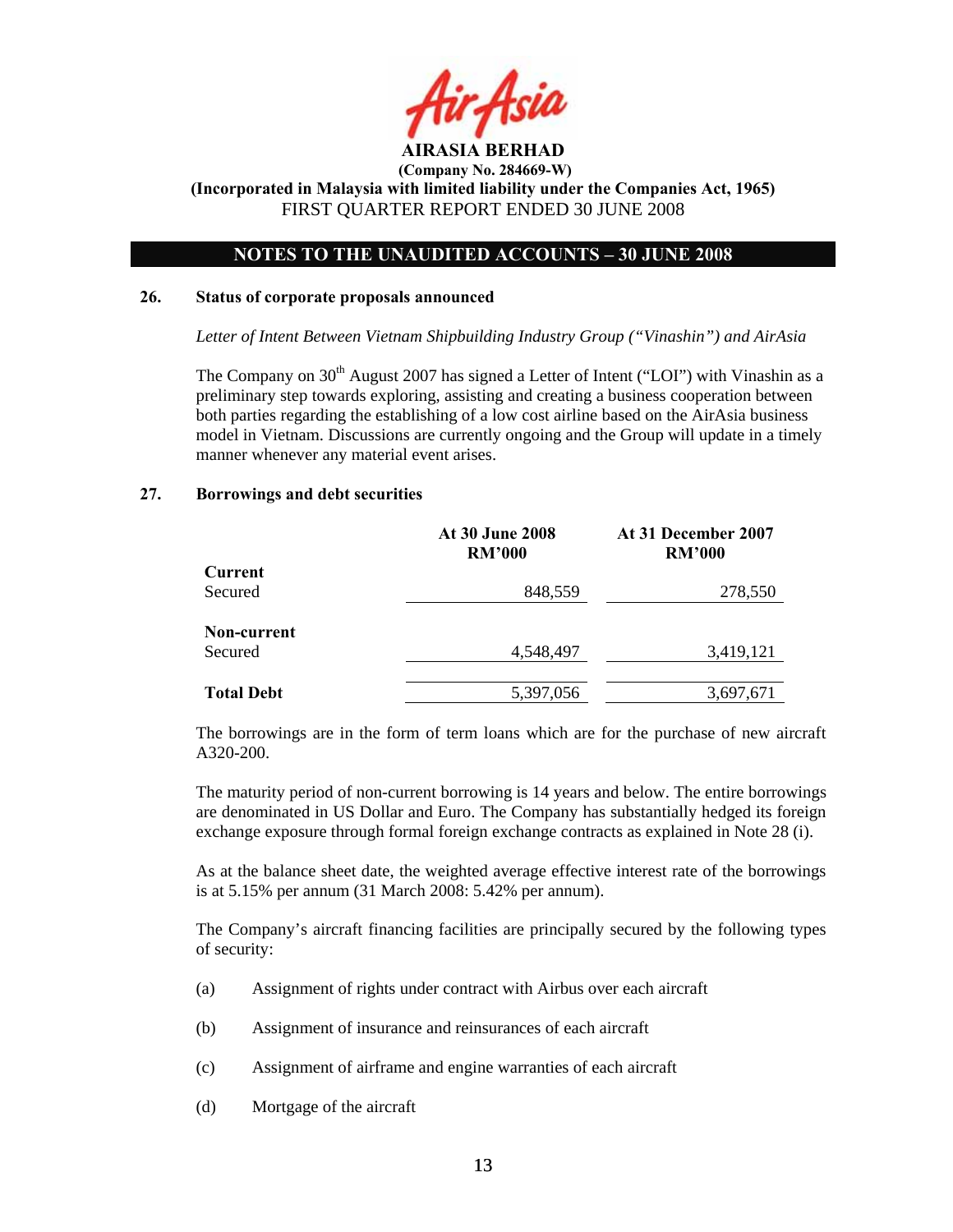

**(Incorporated in Malaysia with limited liability under the Companies Act, 1965)**  FIRST QUARTER REPORT ENDED 30 JUNE 2008

# **NOTES TO THE UNAUDITED ACCOUNTS – 30 JUNE 2008**

(e) Deregistration Power of Attorney

## **28. Off balance sheet financial instruments**

 The fair value of derivative financial instruments is the present value of their future cash flows and is derived from the valuations, calculated by the Group's bankers.

(i) Forward foreign exchange contracts

 The Group has hedged 86% of its dollar liabilities pertaining to its aircraft, engine and simulator loans into Ringgit by using long dated foreign exchange.

(ii) Interest Rate Swaps

The Group entered into capped, interest rate swaps to hedge against fluctuations in the US-LIBOR on an expected total of USD2.3 billion in term loans on its existing and future aircraft financing for deliveries between 5 December 2005 to 1 April 2009. The effect of this transaction obliges it to pay fixed interest rate of between 3.25% and 4.90% instead of being subjected to the floating US-LIBOR for the entire loan amount over the entire tenor.

As of the end of the financial year 30 June 2008, the Group has a total of 53 interest rate swaps.

## **29. Material litigation**

As at 28 August 2008, there was no material litigation against the Group.

## **30. Proposed dividend**

The Directors do not recommend any dividend for the quarter ended 30 June 2008.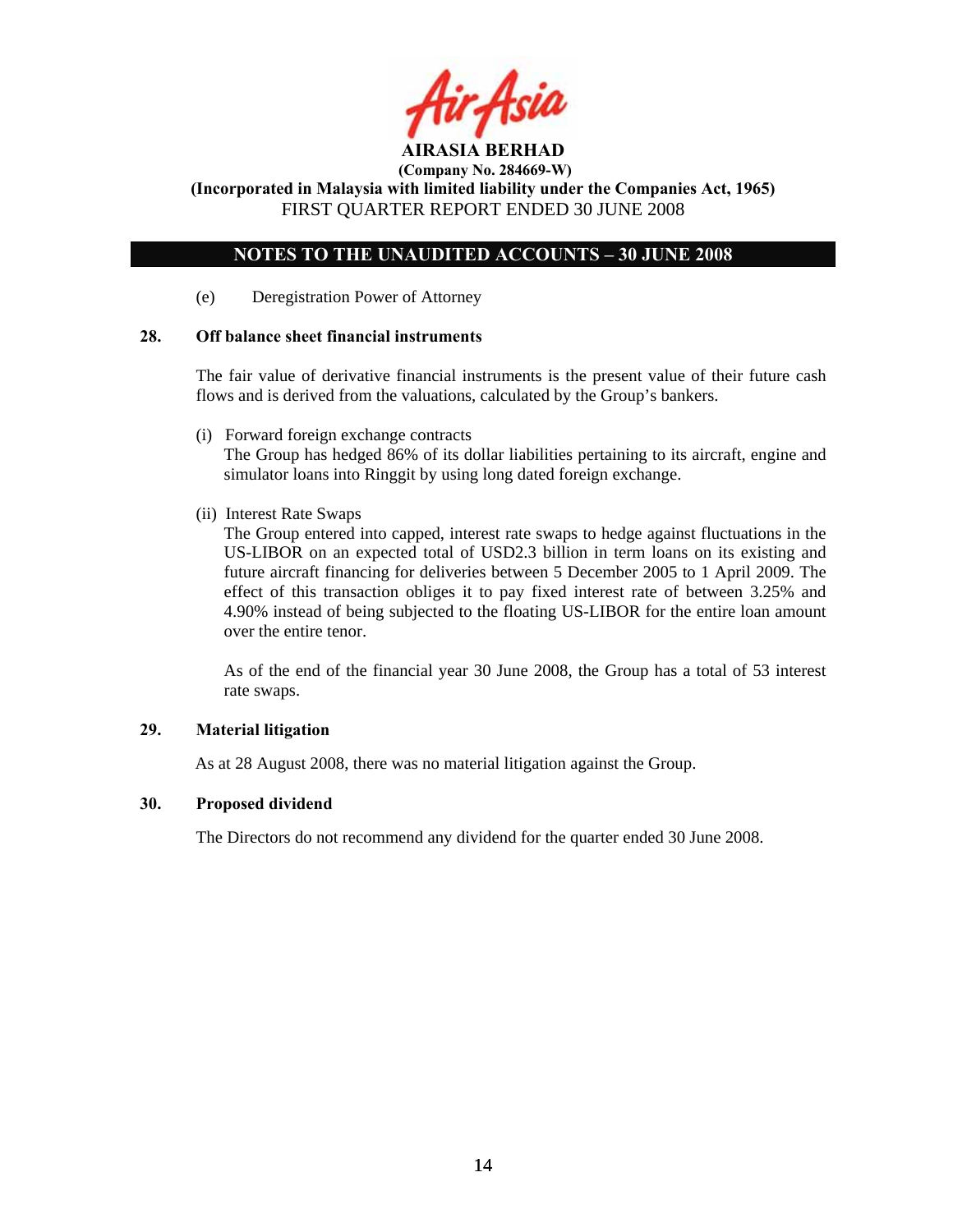

**(Incorporated in Malaysia with limited liability under the Companies Act, 1965)**  FIRST QUARTER REPORT ENDED 30 JUNE 2008

# **NOTES TO THE UNAUDITED ACCOUNTS – 30 JUNE 2008**

### **31. Earnings per share**

### *(a) Basic earnings per share*

 Basic earnings per share of the Group are calculated by dividing the net profit for the period by the weighted average number of ordinary shares in issue during the period.

|                                                                                | <b>INDIVIDUAL QUARTER</b>                             |                                                                            | <b>CUMULATIVE QUARTER</b>                            |                                                                         |
|--------------------------------------------------------------------------------|-------------------------------------------------------|----------------------------------------------------------------------------|------------------------------------------------------|-------------------------------------------------------------------------|
|                                                                                | Current<br><b>Quarter</b><br><b>Ended</b><br>30/06/08 | <b>Preceding Year</b><br>Corresponding<br><b>Quarter Ended</b><br>30/06/07 | <b>Current</b><br>Period<br><b>Ended</b><br>30/06/08 | <b>Preceding Year</b><br>Corresponding<br><b>Year Ended</b><br>30/06/07 |
| Net profit for the financial period<br>(RM'000)                                | 9,417                                                 | 185,050                                                                    | 170,694                                              | 272,291                                                                 |
| Weighted average number of<br>ordinary shares in issue for basic<br>EPS ('000) | 2,358,292                                             | 2,352,517                                                                  | 2,358,292                                            | 2,352,517                                                               |
| Adjusted for share options<br>granted ('000)                                   | 14,243                                                | 26,360                                                                     | 14,243                                               | 26,360                                                                  |
| Adjusted weighted average<br>number of ordinary shares ('000)                  | 2,372,535                                             | 2,378,877                                                                  | 2,372,535                                            | 2,372,535                                                               |
| Basic earnings per share (sen)<br>Diluted earnings per share (sen)             | 0.4<br>0.4                                            | 7.9<br>7.8                                                                 | 7.2<br>7.2                                           | 11.6<br>11.4                                                            |

## *(b) Diluted earnings per share*

For the diluted earnings per share calculation, the weighted average number of ordinary shares in issue is adjusted to assume conversion of all dilutive potential ordinary shares. The Group's dilutive potential ordinary shares are in respect of options over shares granted to employees.

 In respect of options over shares granted to employees, a calculation is done to determine the number of ordinary shares that could have been acquired at fair value (determined as the average share price of the Company's shares) based on the monetary value of the subscription rights attached to outstanding options over shares. The number of ordinary shares calculated is compared with the number of shares that would have been issued assuming the exercise of the options over shares. The difference is added to the denominator as an issue of ordinary shares for no consideration. This calculation serves to determine the "bonus" element in the ordinary shares outstanding for the purpose of computing the dilution. No adjustment is made to net profit for the period for the options over shares calculation.